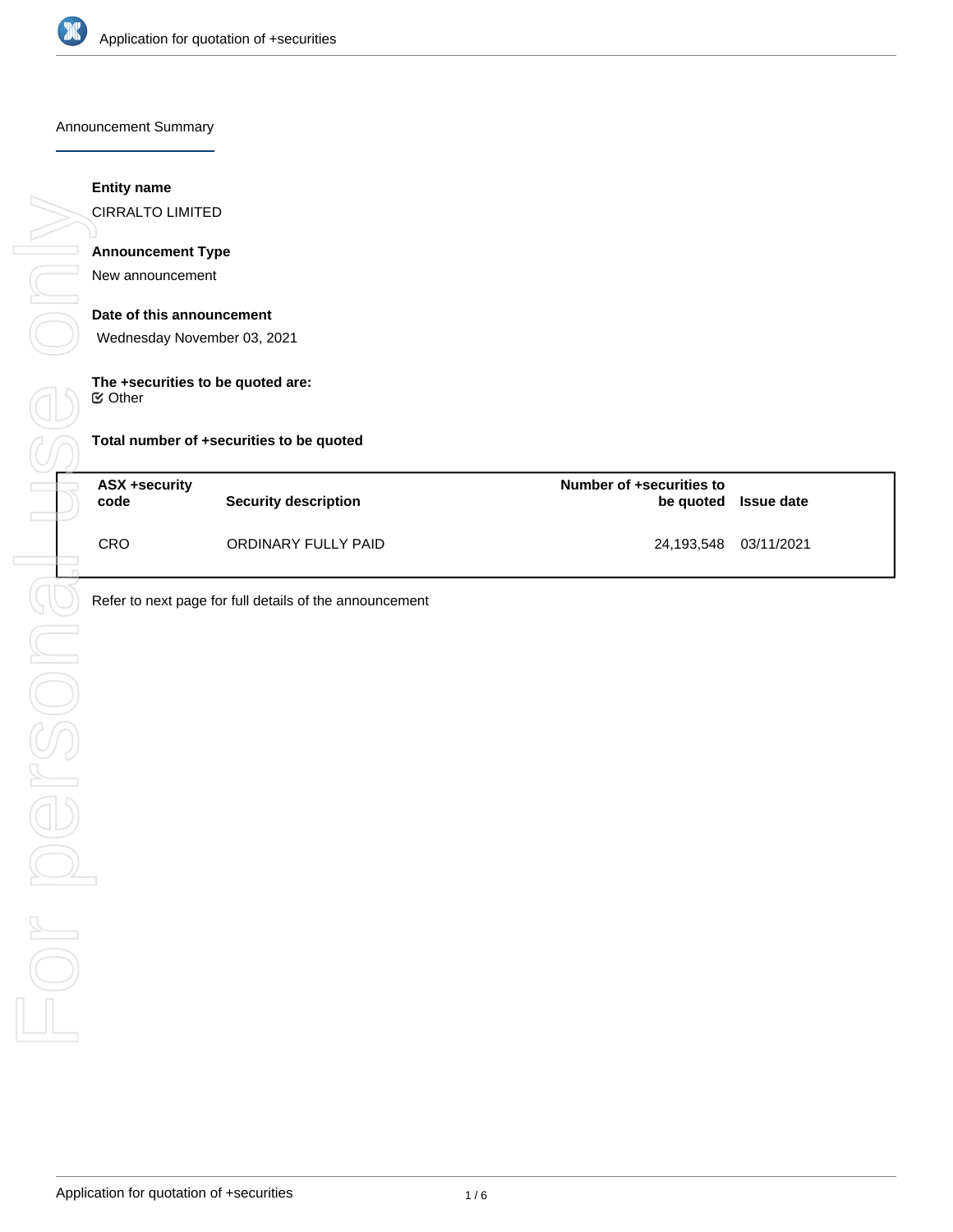

Part 1 - Entity and announcement details

# **1.1 Name of entity**

CIRRALTO LIMITED

We (the entity named above) apply for +quotation of the following +securities and agree to the matters set out in Appendix 2A of the ASX Listing Rules.

**1.2 Registered number type**

ACN

**Registration number** 099084143

**1.3 ASX issuer code**

**CRO** 

**1.4 The announcement is**

New announcement

3/11/2021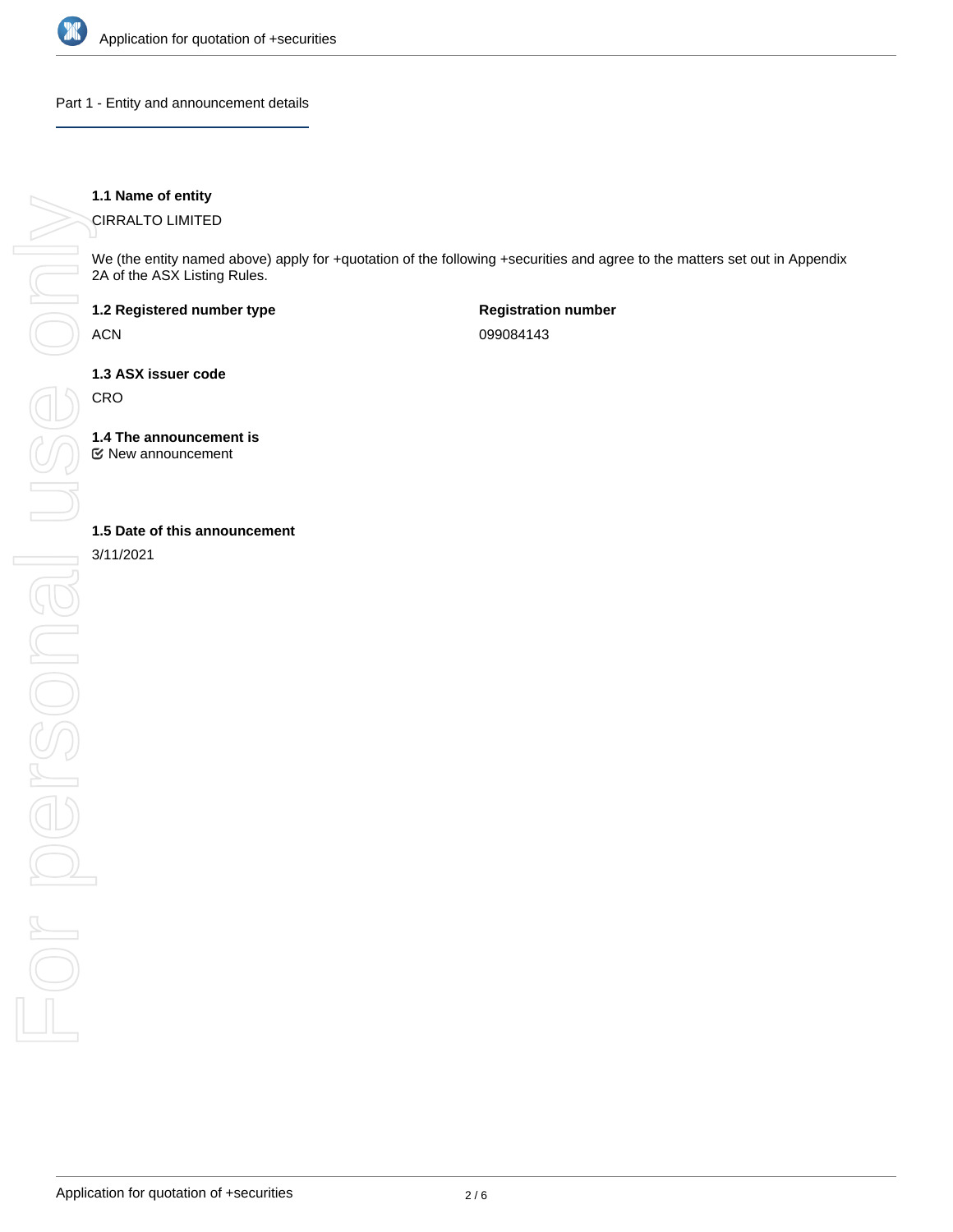

# Part 2 - Type of Issue

#### **2.1 The +securities to be quoted are:**

Other

#### **2.2 The +securities to be quoted are:**

Additional +securities in a class that is already quoted on ASX ("existing class")

#### **2.3c Have these +securities been offered under a +disclosure document or +PDS?** Yes

**2.3c.1 Date of +disclosure document or +PDS?**

3/11/2021

**have these +securities quoted on ASX, including why the issue of the +securities has not been previously announced to the market in an Appendix 3B**

Shares issued in consideration for the acquisition of 100% of the issued capital of Greenshoots Technology Pty Ltd.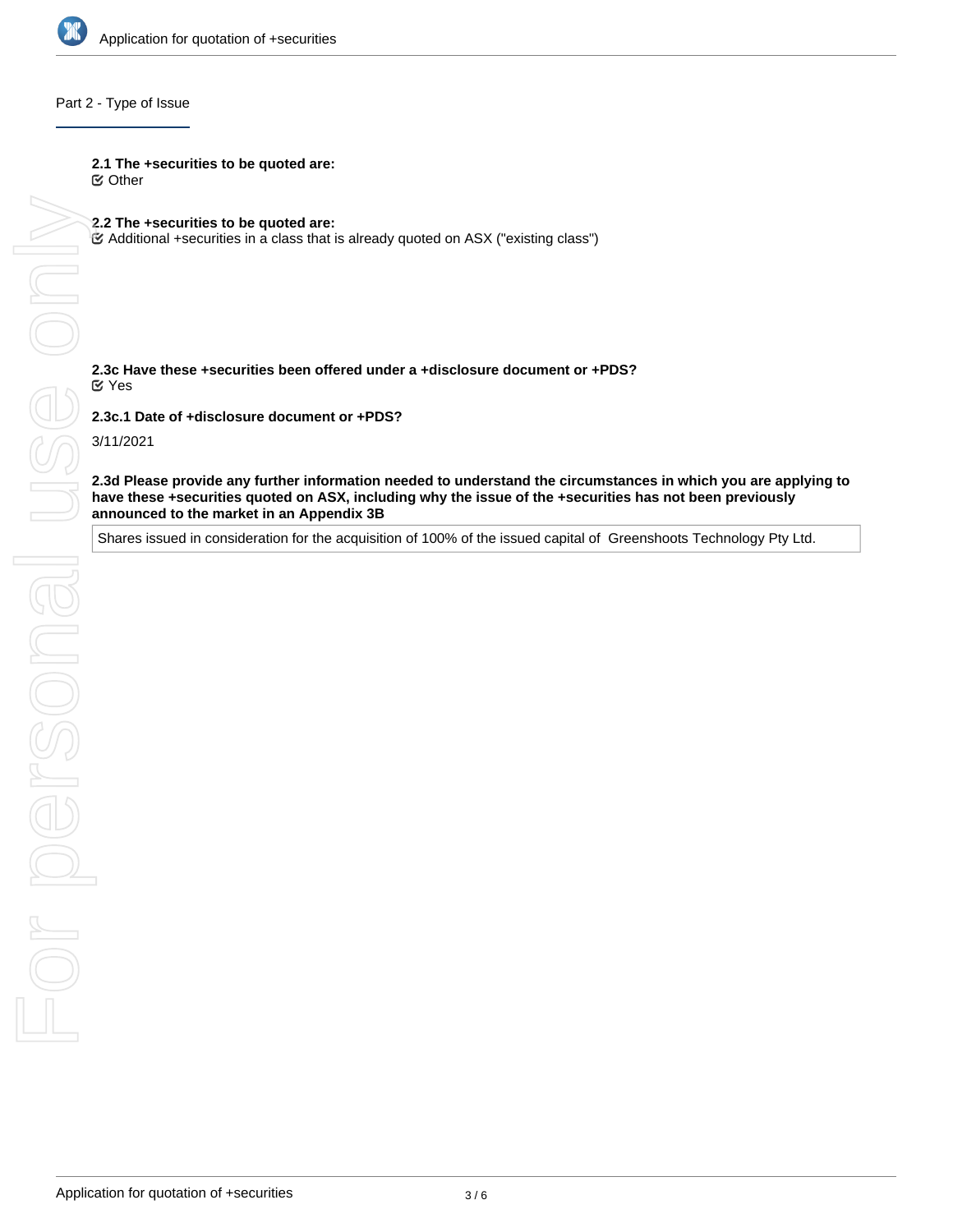

Onl

Part 3B - number and type of +securities to be quoted (existing class) where issue has not previously been notified to ASX in an

Appendix 3B

# **Additional +securities to be quoted in an existing class**

**ASX +security code and description** CRO : ORDINARY FULLY PAID

# **Issue date**

3/11/2021

**Will the +securities to be quoted rank equally in all respects from their issue date with the existing issued +securities in that class?** Yes

Issue details

Shares issued in consideration for the acquisition of 100% of the issued capital of Greenshoots Technology Pty Ltd.

16,935,483 of the consideration shares will be subject to voluntary escrow for 12 months from the date of issue.

Shares issued in consideration for the acquisition of 100% of the issued capital of Greenshoots Technology Pty Ltd.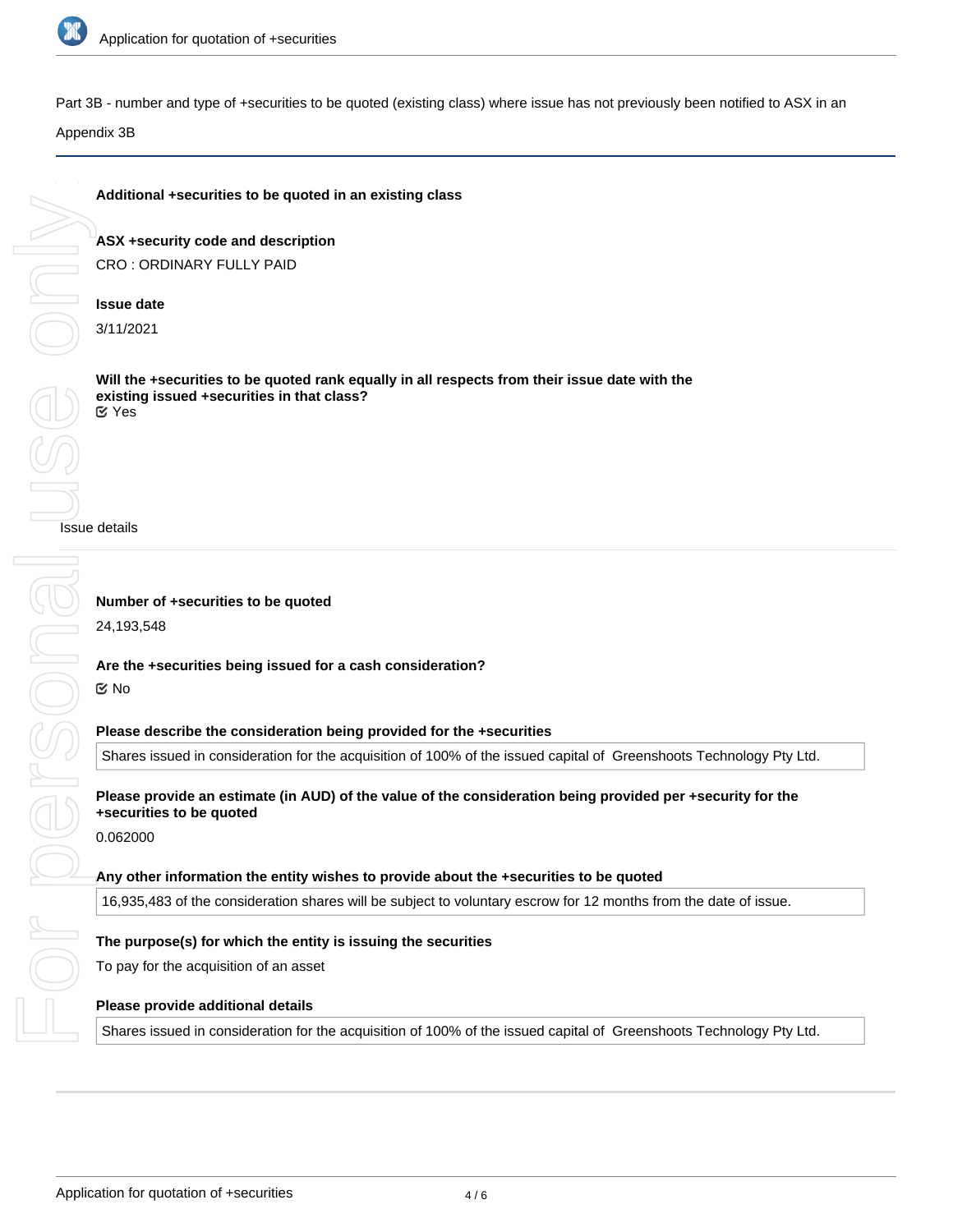

Part 4 - Issued capital following quotation

**Following the quotation of the +securities the subject of this application, the issued capital of the entity will comprise:**

**(A discrepancy in these figures compared to your own may be due to a matter of timing if there is more than one application for quotation/issuance currently with ASX for processing.)**

**4.1 Quoted +securities (total number of each +class of +securities quoted on ASX following the +quotation of the +securities subject of this application)**

| ASX +security code and description | Total number of<br>+securities on issue |
|------------------------------------|-----------------------------------------|
| CRO: ORDINARY FULLY PAID           | 2,926,253,828                           |
| CROO: OPTION EXPIRING 28-JUL-2023  | 520,511,143                             |

# **4.2 Unquoted +securities (total number of each +class of +securities issued but not quoted on ASX)**

| ASX +security code and description                      | Total number of<br>+securities on issue |  |
|---------------------------------------------------------|-----------------------------------------|--|
| CROAB: OPTION EXPIRING 30-JUN-2022 EX 4.5C              | 27,000,000                              |  |
| CROAC : OPTION EXPIRING VARIOUS DATES EX VARIOUS PRICES | 3,833,333                               |  |
| CROAL: ORDINARY FULLY PAID RESTRICTED                   | 200,893,722                             |  |
| CROAE: OPTION EXPIRING 28-JUL-2023 EX 2.5C              | 4,500,000                               |  |
| CROAH: OPTION EXPIRING 02-MAR-2024 EX \$0.135           | 50.000.000                              |  |